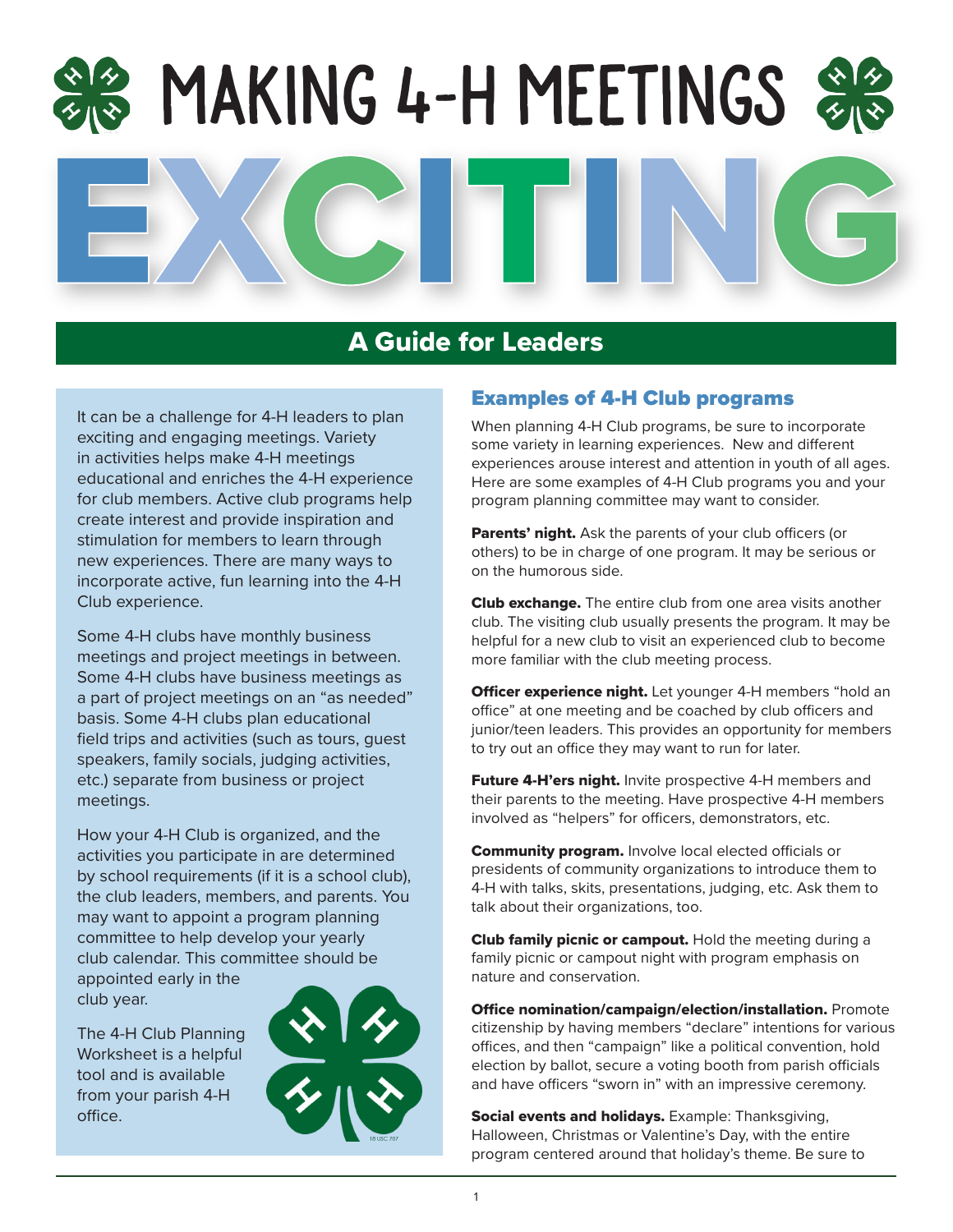## **SE MAKING 4-H MEETINGS SE** EXCITING

invite and involve the whole family. For a citizenship night, you could complete a small group community service project or invite a parish government official to talk about his or her job.

4-H awards trip winners. Invite delegates to National 4-H Congress, the Washington, D.C., trips or judging trips to give a pep talk to your club.

Project tour and club activity. Hold your club's meeting in connection with a project tour, picnic or themed party.

#### Steps in Program Planning

#### 1. Analyze the Situation

Consider the following questions to help meet the needs of those involved (feel free to make your own notes).

- How many members are there? (A desirable ratio is one leader for six to 10 members.)
- Is there a wide range of interests and/or skill levels among members? If so, can they be grouped to focus on needs and interests?
- Are there other volunteers who could possibly assist and conduct project learning activities between club meetings?
- Is there time during school for project groups to meet or would they have to meet in the evenings or on weekends?
- What parish activities are available?
- What are other factors to consider?
- If the club met last year, consider evaluating both individual and club activities. Then ask yourself, "What did we like? What didn't turn out so well and needs improvement? Was everyone involved? What did we learn?"

#### 2. Identify Program Goals

Identify targets or goals the club wishes to achieve. Goals are statements of what the members, leaders and parents want to accomplish individually and as a club. Don't set too many goals. You need to concentrate on just enough so it is a challenge to reach them.

One leader suggests that members should list and discuss their individual goals. For example, "What will we need to do as a group to help individuals achieve their goals?" This approach gives the groups a general direction.

Set SMART goals. Goals that are Specific, Measurable, Attainable, Relevant, Timely. Do you, as a 4-H leader, have

some goals that can be met through involvement in the 4-H club? List them on the worksheet provided and blend them with member and club goals.

#### Goal-Setting Exercises

Helping individual members state their project goals is sometimes a challenge. Some leaders help members identify goals by asking them, "What are some things you would like to be able to do in this project or club by the end of the club year that you can't do now?" Members are more motivated when they identify their own goals and assume responsibility for accomplishing their goals. The 4-H project leaders' guides, member project manuals, and record forms can help you help members set their goals.

In identifying club goals, incorporate member goals. Members, parents, and leaders have ideas about what they would like to accomplish as a club, and they need a chance to express them. Surveys give members a chance to share ideas and be an important part of the group.

There are many interesting ways to survey the membership at general meetings. A few of these are described below. (These ideas can be used at any time during the year for feedback from the members.)

Fish bowl (large group). Several people (about six) sit in a circle of chairs in the middle of the room and talk about the things they would like to do or have done in 4-H. The rest of the members listen to what is being said. Only the people in the circle talk. Any member outside the circle who wants to participate in the conversation must tap one of the people in the circle on the shoulder and take that person's place. Appoint someone to write down what is being said for use by the planning committee.

Sub groups (large group). Let everyone have a part in setting the goals by dividing them into groups of three. Each group has 10 minutes to write down all the ideas for everybody to see. Discuss the possibilities and eliminate the ones that do not meet the group needs right now. Vote on the remaining alternatives; those receiving the most votes become the goals of the group. Have someone record the list of goals for future use.

Suggestion box (large or small group). Decorate a suggestion box and bring it to the meeting; explain its purpose. Ask people to put suggestions for meeting topics in the box.

**Sharing ideas (large or small group).** Tape a large piece of paper to the wall. As people arrive, ask them to write at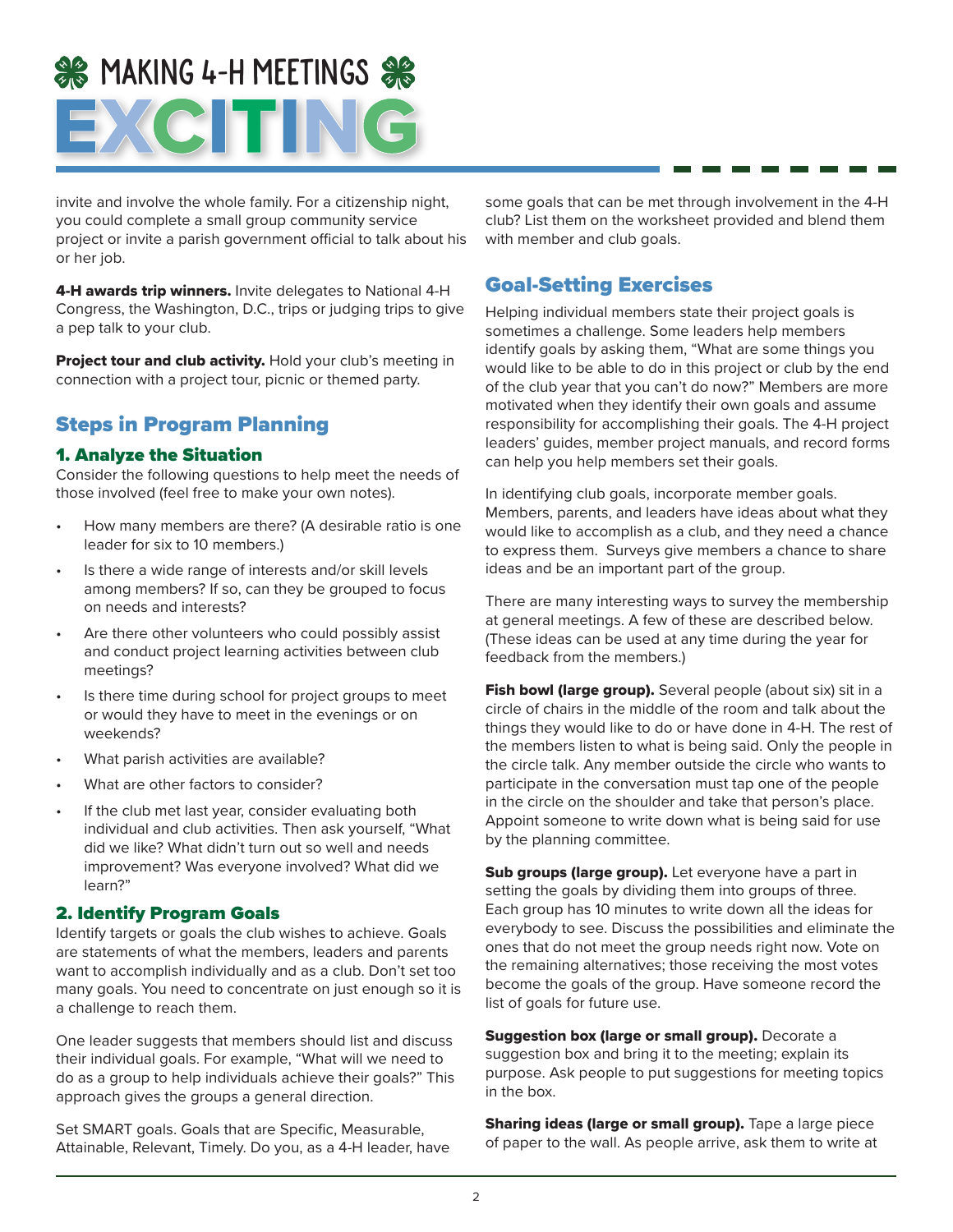## **SE MAKING 4-H MEETINGS SE** EXCITING

least one thing they would like to do in 4-H during the year. You can use markers or crayons in many colors to make it an enjoyable activity.

Rank order (small group). At the first meeting everyone sits in a circle. One volunteer acts as the recorder and writes down all ideas. Start the wheels turning by offering several goals; then encourage members to say what they would like to aim for as a goal. All ideas are good ideas at this stage. When all possible ideas are out, look over the list and discuss the pros and cons of each one. Then have each member privately rank them (numbering in order of choice-1, 2, 3, 4…) as his or her first choice of goals. Tally the results and discuss which ones will be group goals and then record goals.

#### Priming the Pump

Since it may be difficult for beginning club members to decide what they want to do, we are including goals that might "prime the pump" for your club to make every member feel important and develop more family participation by encouraging club members' parents to attend the meeting and give their input.

The goals might be:

- To participate in community functions and/or to plan a community service or service-learning project.
- To enable every member to receive parent and leader assistance.
- To hold at least eight regular meetings.
- To have an average of 80% attendance of club members at all meetings and activities.
- To organize a club activity pertaining to health, nutrition, recreation, safety, career or personal development, or other areas relating to club projects and to members.
- To encourage each member to present a demonstration or illustrated talk at a club meeting.
- To encourage each member to hold an office or a committee responsibility.
- To present three programs other than 4-H items at meetings.
- To tour at least one point of interest.

#### 3. Plan the Program

The next step is to plan activities, meetings or programs that will help reach individual and club goals. Since the direction is already set by the goals, ideas are limited only by the members' imagination.

One way to plan your program is first to have the group identify activities that will help them reach their goals. Some goals of a project group might be to complete an activity per member, to present a lesson for younger brothers and sisters, to meet other people, and to share with and help each other.

#### Possible activities that would help members accomplish these goals:

- Attend an activity related to the project as a group. Ask the presenters to explain what they do and why.
- Demonstrate something about the project by members to other members.
- Secure a book or kit filled with ideas for different kinds of activities associated with their project.
- Project leader guides are designed with many activities for leaders and members to consider.
- After making a list of possible activities, get out a calendar and assign meeting activities to convenient dates. This creates a flexible plan for the program.

#### 4. Record the Program

A program is most effective when it communicates to those involved. Develop a written plan that has meaning for you, the members and their parents. The 4-H Club Planning Worksheet in this publication is designed for such use. Record the goals established by the club by listing them at the top of the worksheet.

Good planning is the beginning of a successful club program. Planning gives people the opportunity to accept specific responsibilities at the beginning of the year and ensures that tasks will be shared. Make sure one person (member, parent or volunteer) is responsible for each task. Each job will get done if people follow through. Be sure the person responsible receives encouragement and support.

Perhaps you will want to make copies of your club's program plan so each member may share it with his or her family. When the meeting date approaches, develop more details so club members know what they need to do before the club meeting.

#### 5. Evaluate the Program

As the leader, you need to ask periodically, "How are we doing?" Planning alone is not enough. People must follow through with their responsibilities. Check with people to see that the plans are carried out and the details are communicated to others. You and the planning committee can help ensure that things happen by: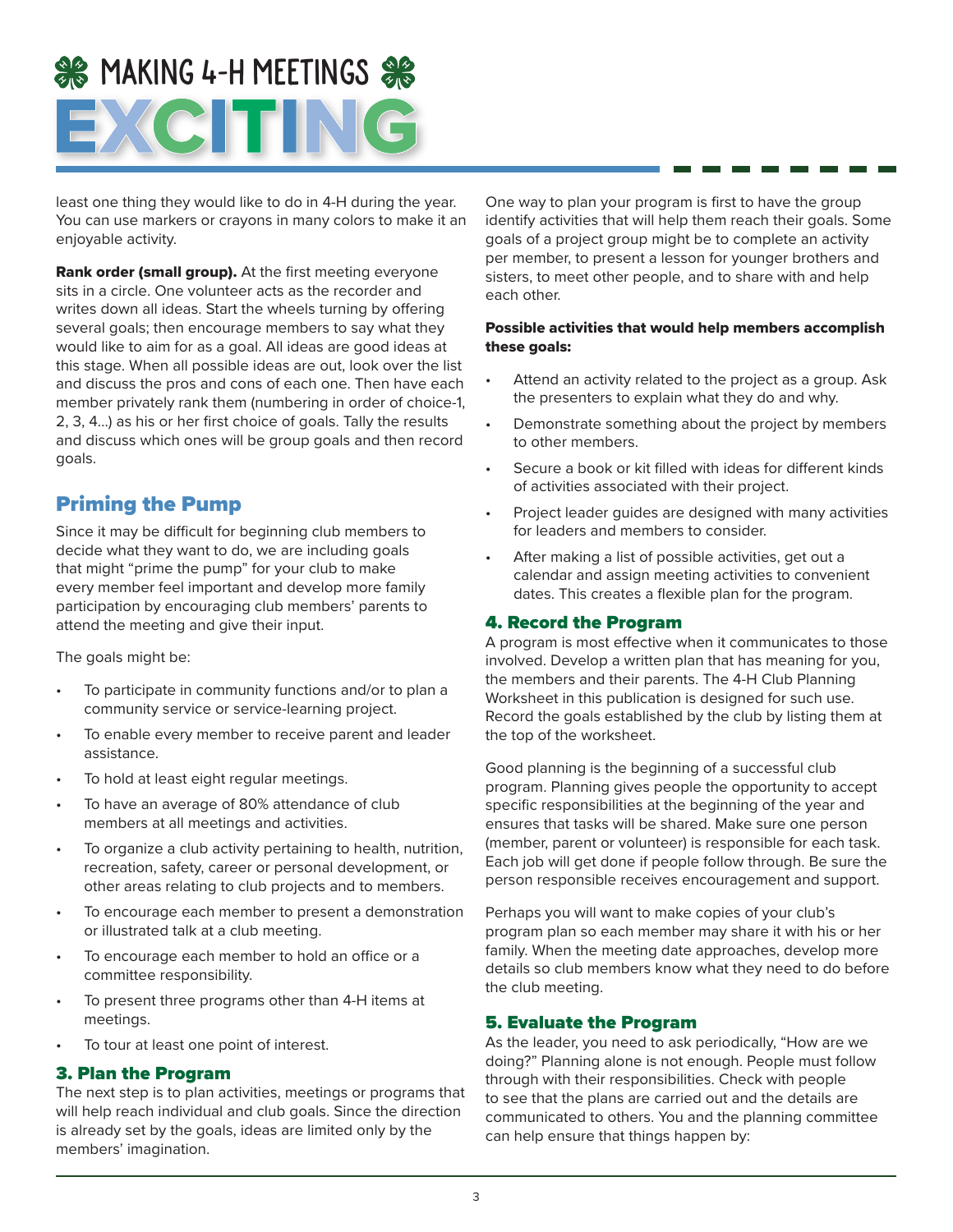# SE MAKING 4-H MEETINGS SE

- Providing each family with a calendar of club events.
- Encouraging them to post it for everyone to see.
- Announcing dates of meetings in newspapers.
- Checking with other people to see that the job is done.
- Evaluating progress.

You need to make sure people are doing their jobs and that your plan is still appropriate. At some time during the year you may need to modify your plan. At the end of the year, evaluate the total program.

Record your evaluations for next year. We hope you and club members will be pleased with the answers to these questions:

#### Were the club goals met?

#### Was the attendance at meetings and activities good?

#### Were members involved in activities?

#### Did parents take part in activities?

The process of evaluation can be a learning experience. Asking the question, "Why were the club goals met or not met?" can stimulate a meaningful self-analysis.

#### Tools to Help You Plan

This list will help you develop an effective program plan; many are available from your parish 4-H office.

4-H project literature (including record forms). Many contain meeting outlines you may wish to consider.

- Facts About 4-H (4-H 2860)
- List of parish program dates, such as clinics, achievement day, camps and fairs in which your members might want to participate.
- List of possible activities in which the club may participate periodically such as tours, parents' activities, picnics and parties.
- Your 4-H Meeting: The Best It Can Be. (4-H 2861).

Check with your local 4-H office or [LSUAgCenter.com](http://LSUAgCenter.com) for available resources.